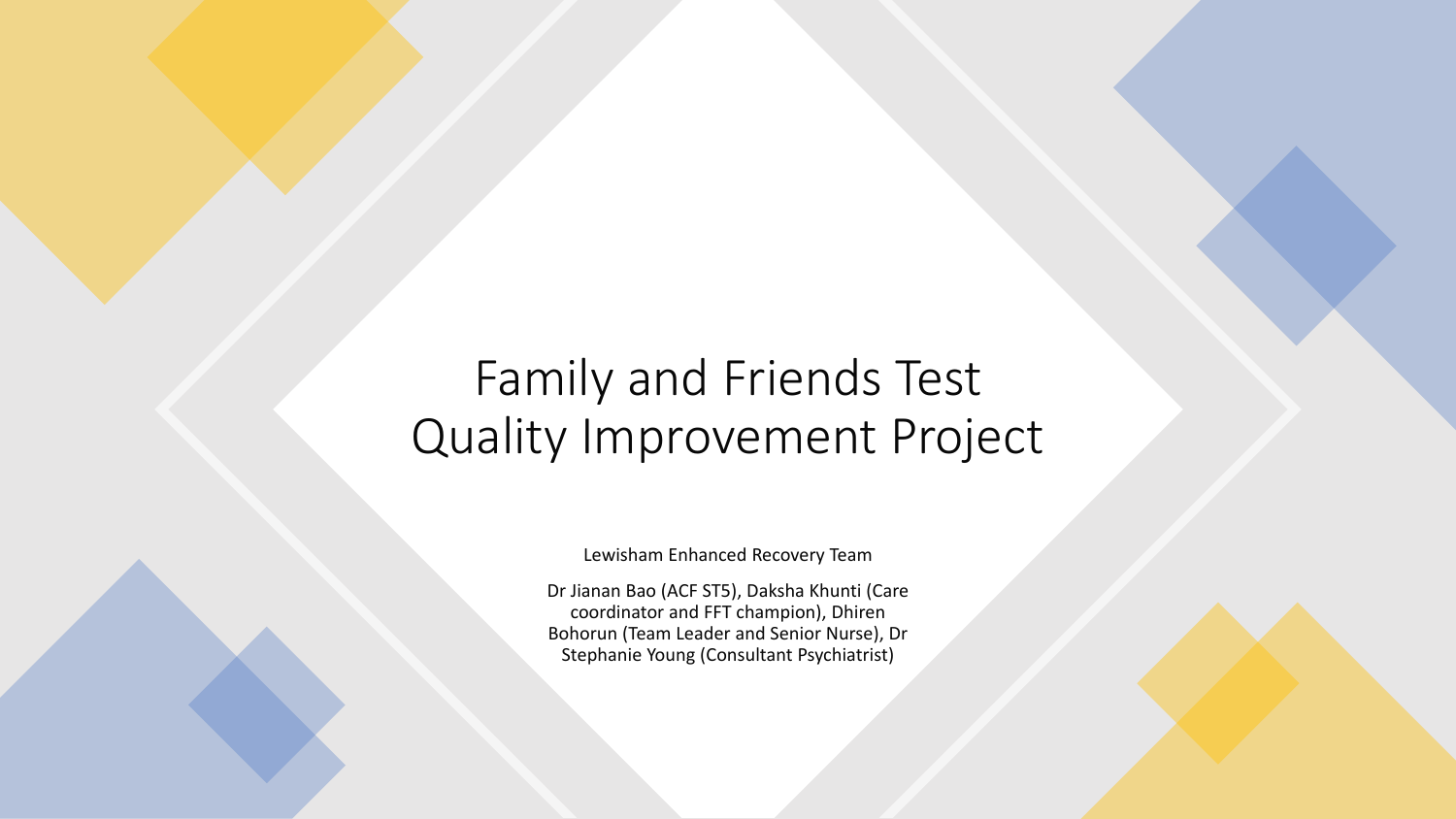## The Friends and Family Test

Quick and anonymous way for patients to give feedback about their NHS care

Digital format only since the Covid-19 pandemic started

*"…the greatest value in the FFT lies in the free-text comments that are provided by patients"*

(CQC)

### **FFT Survey**

We would like you to think about your most recent experience of our service.

1. Overall, how was your experience of our service?

- $\bigcirc$  Very good
- Good  $\bigcap$
- $\bigcap$  Neither good nor poor
- $\bigcap$  Poor
- $\bigcirc$  Very poor
- ◯ Don't know

#### 2. Please can you tell us why you gave this answer?

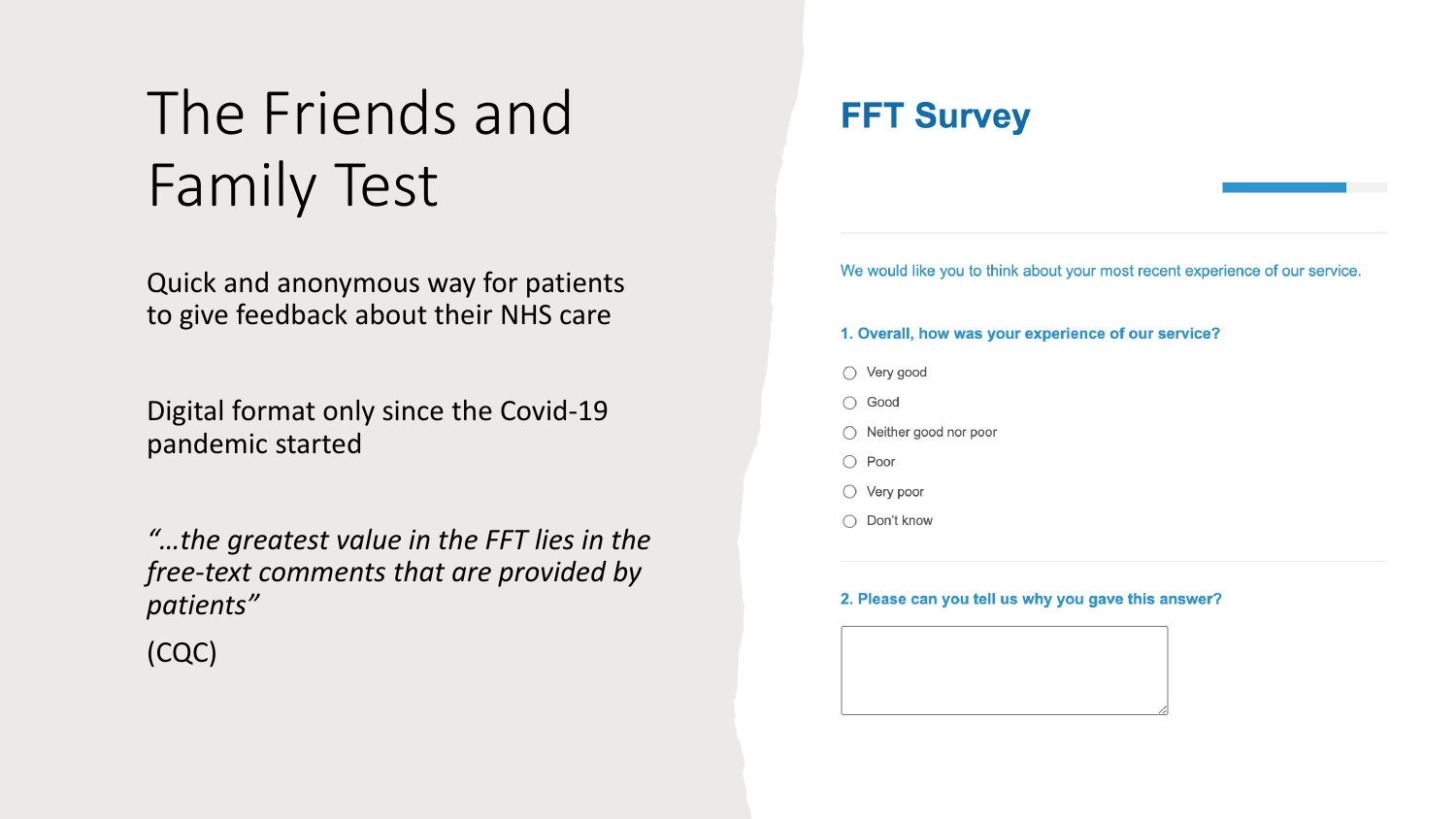### The team

ewishan

South London and Maudsley NHS Foundation Trust Lewisham Enhanced Recovery Team:

- Clients with severe, long-term mental illness mostly psychotic disorders
- Requiring support in a residential home or high support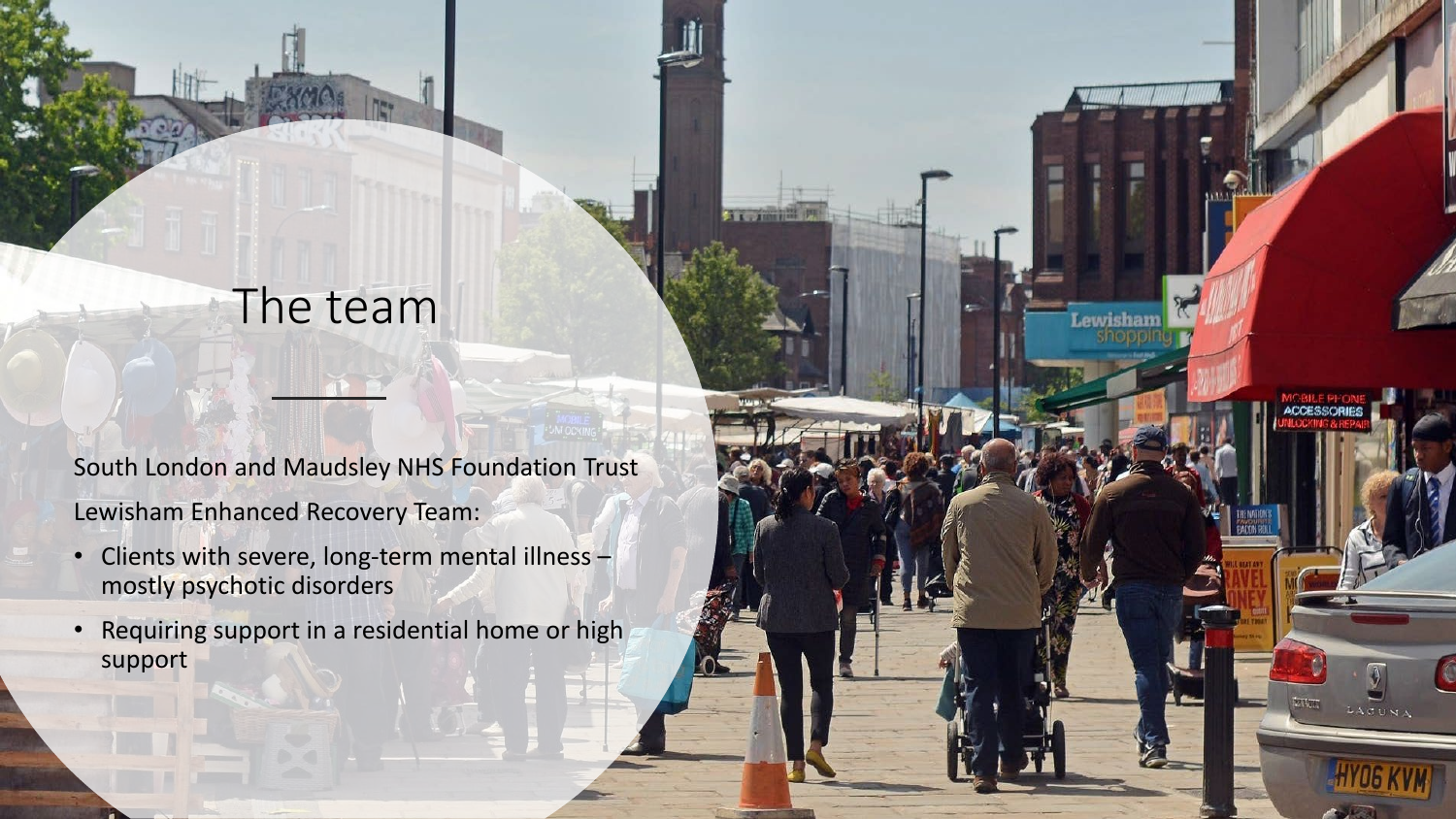### The QI project

#### **AIM:**

Improve FFT patient response rates

**OUTCOME:**  8 responses per month

**WHEN:** Feb - July 2021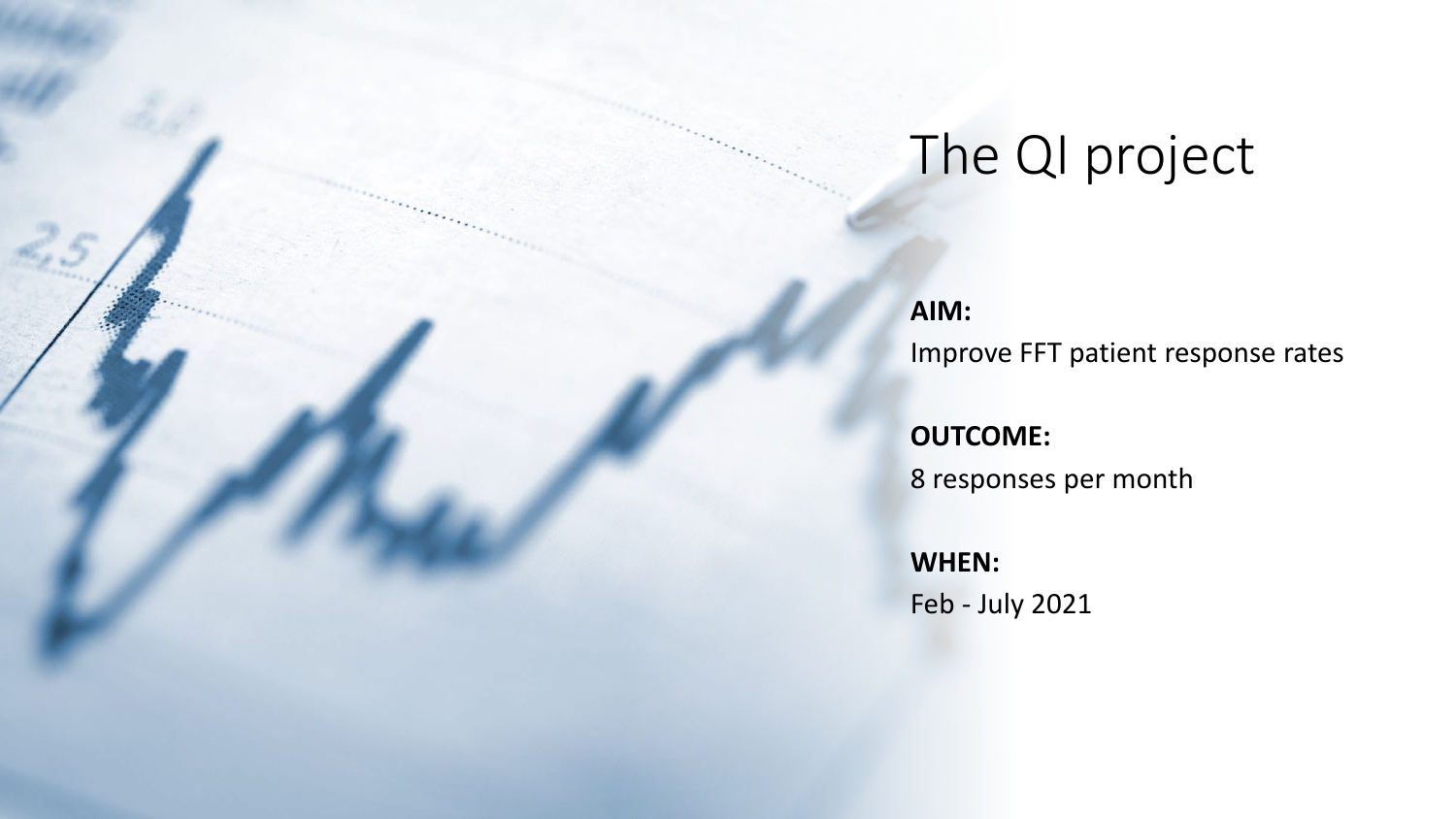

-Total responses - Free-text responses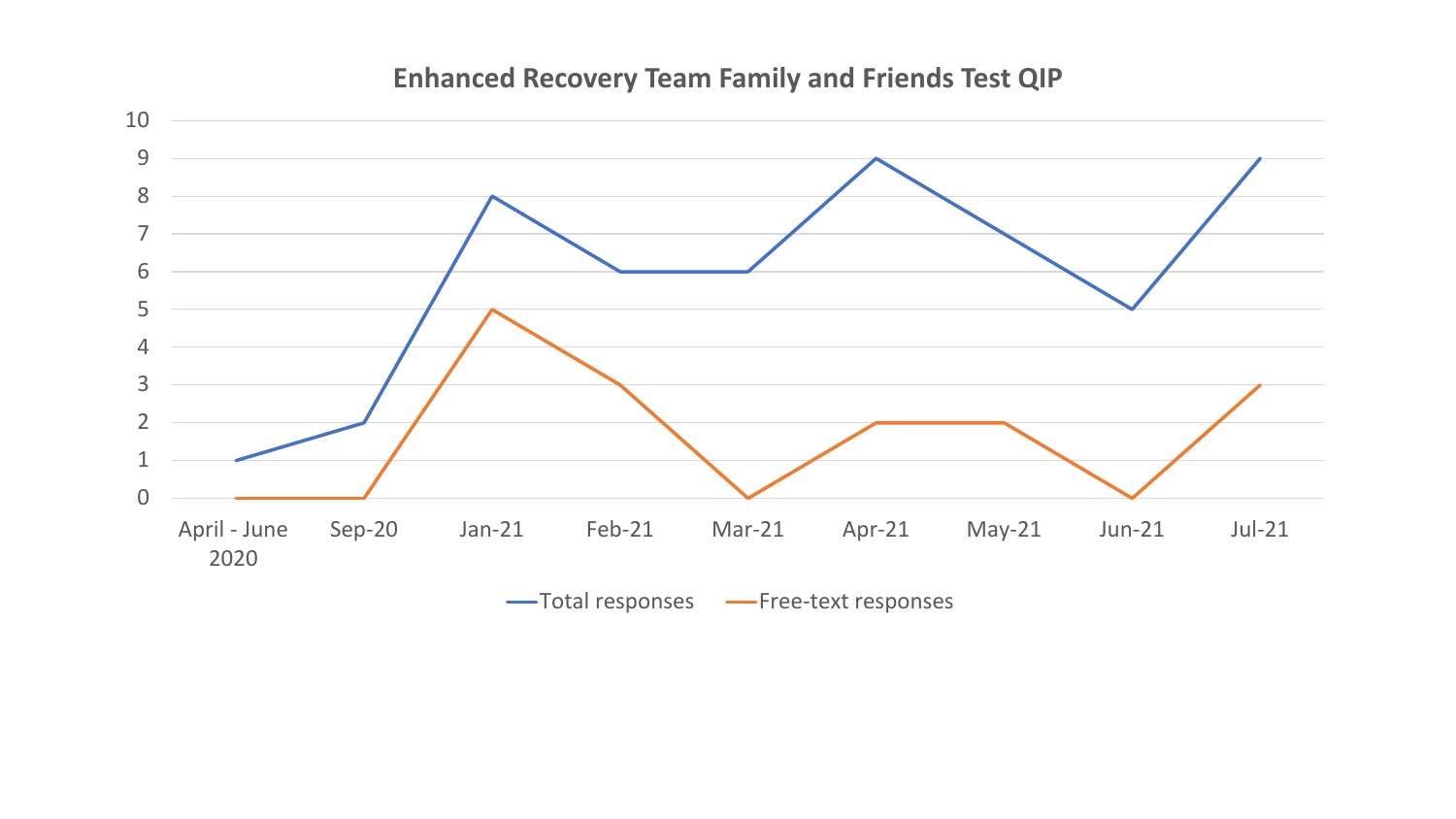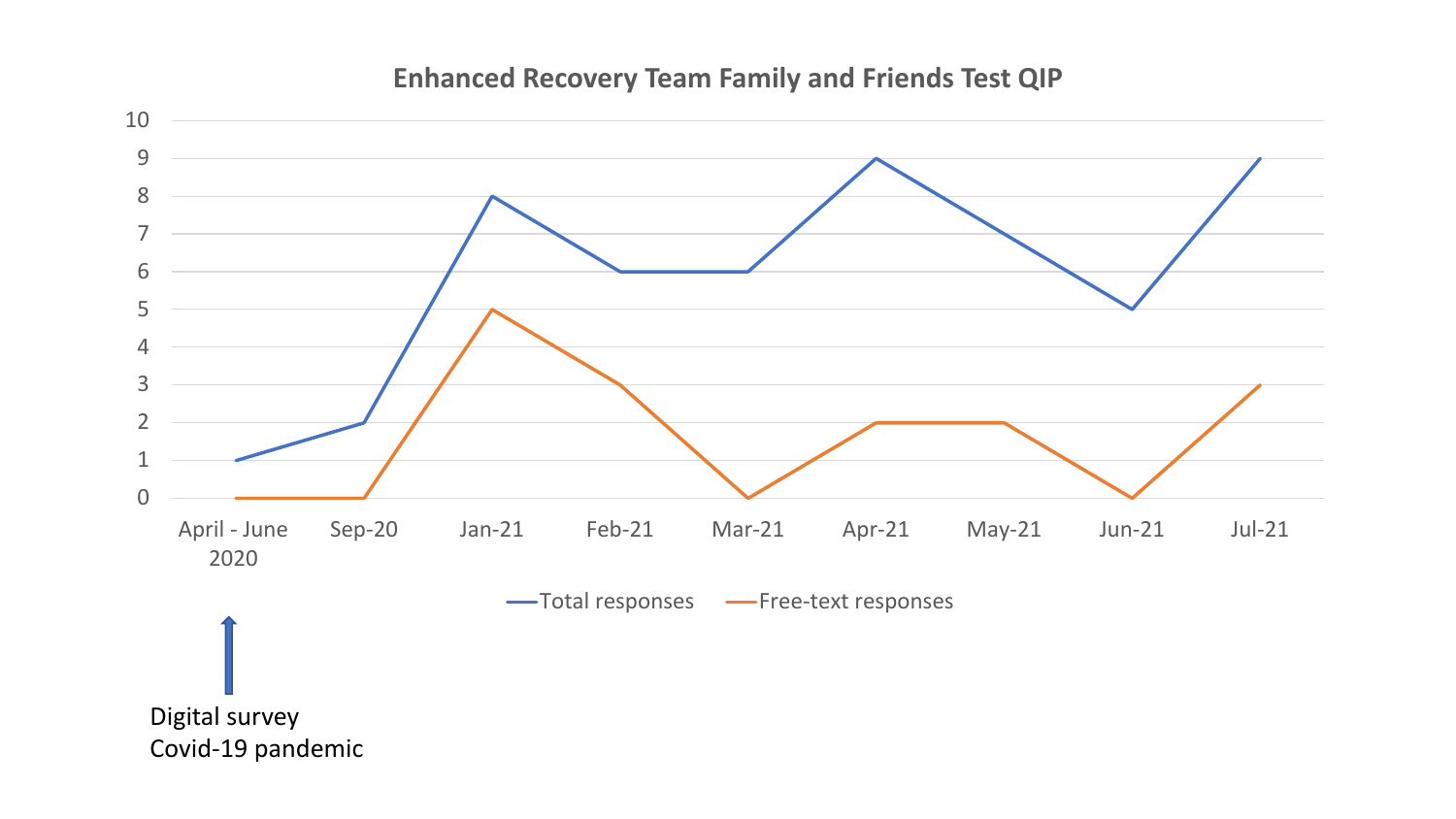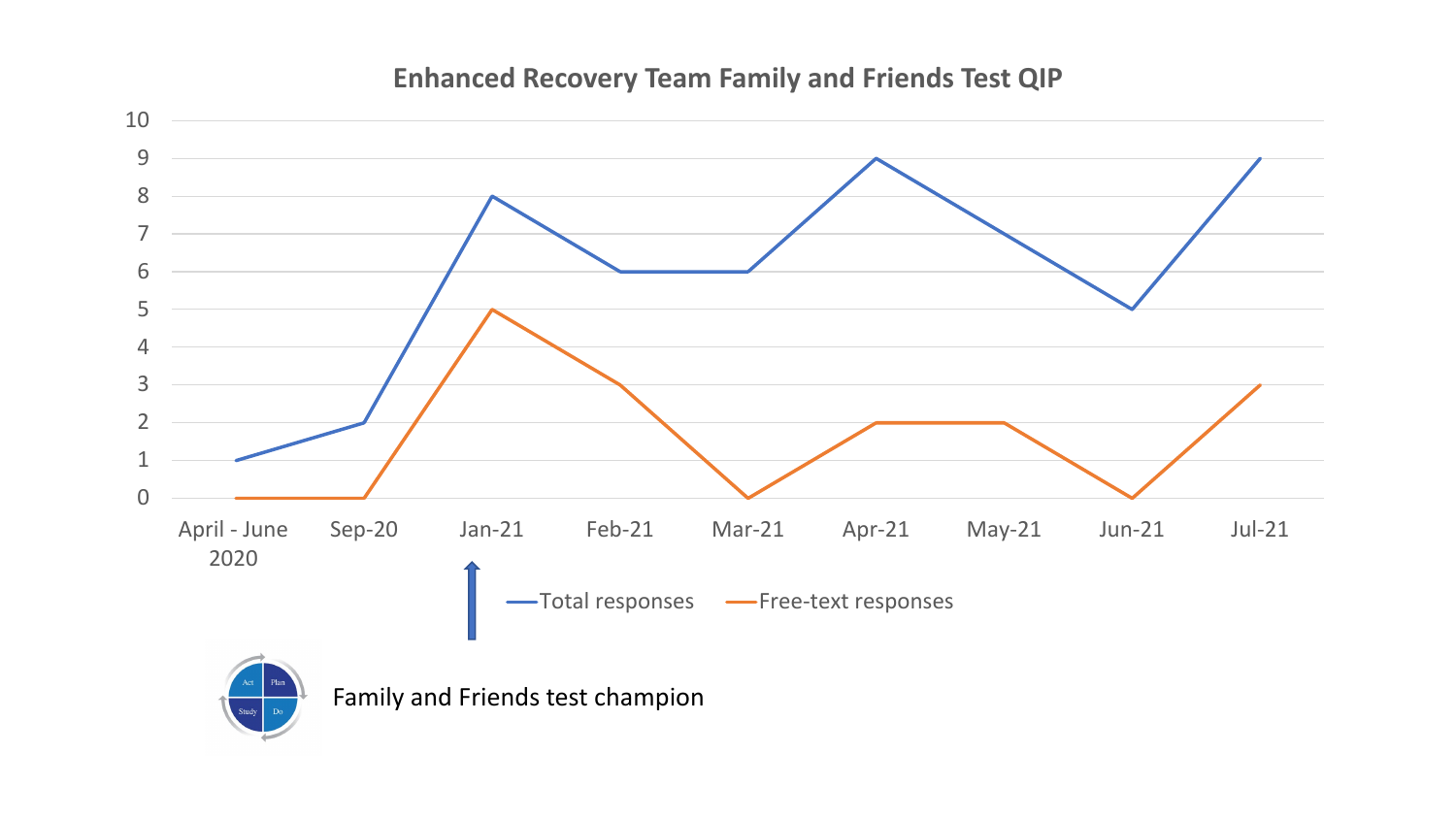

rates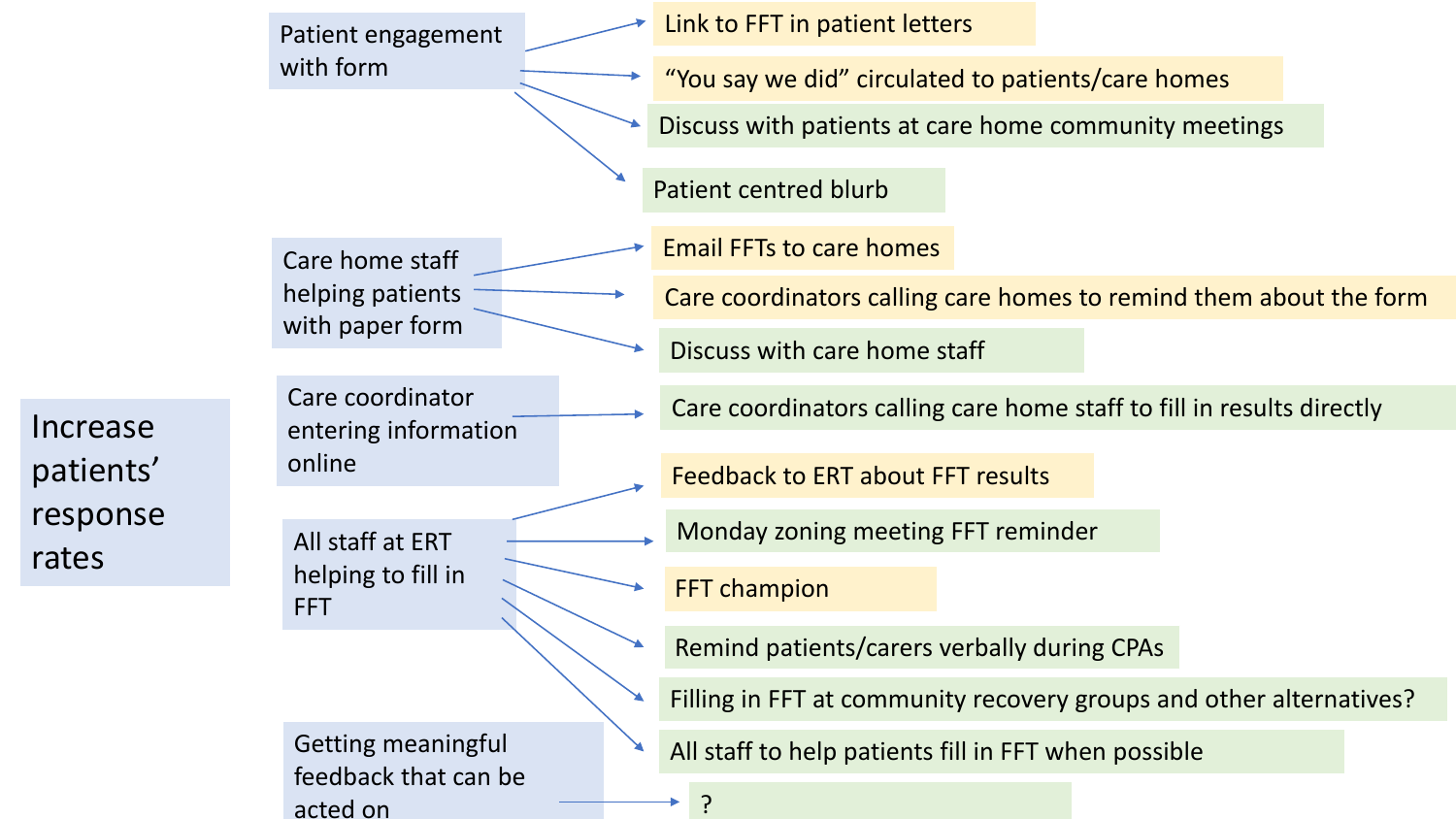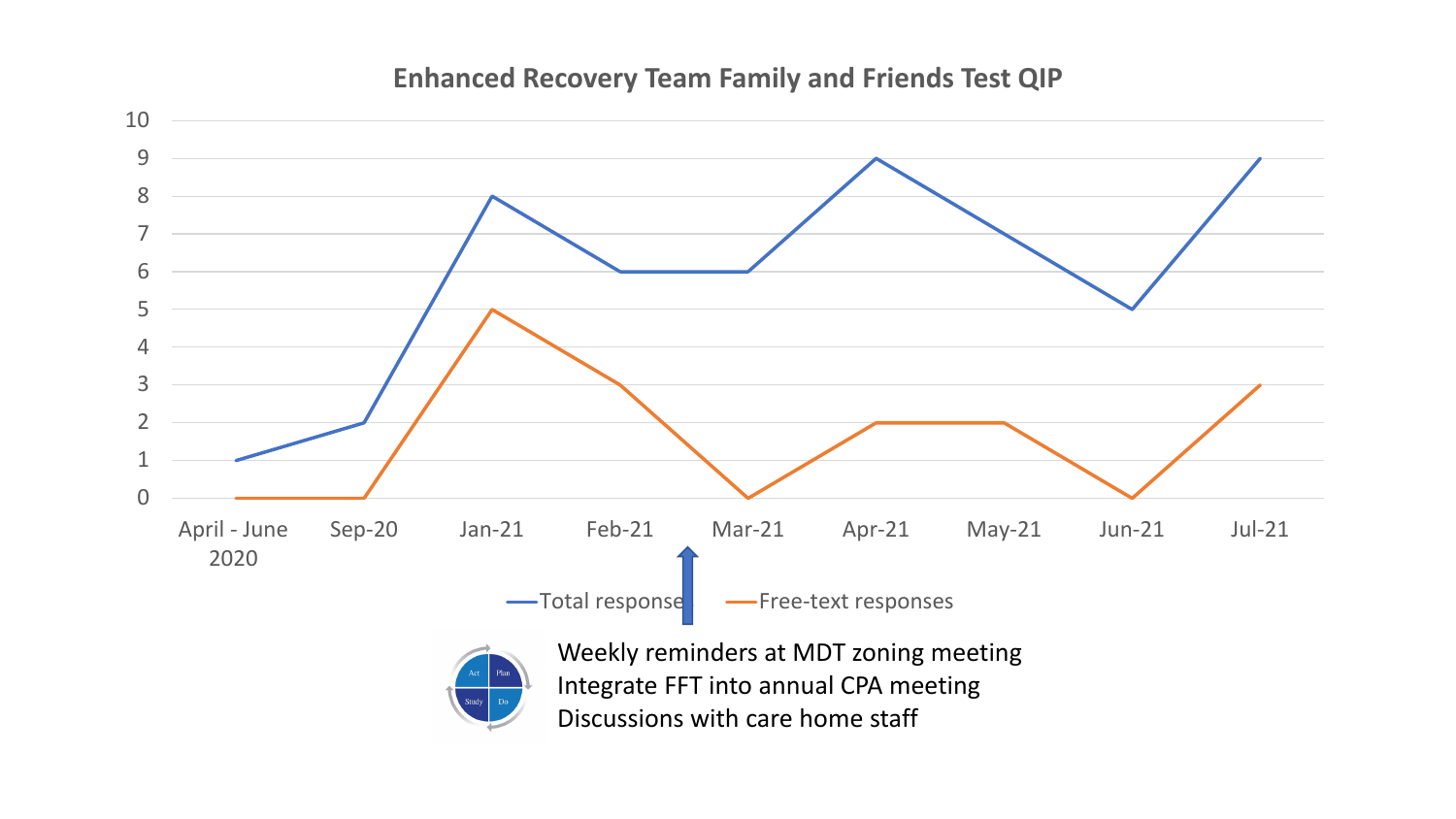### Free text comments

Fewer free text responses after interventions implemented

- Respondents had opted for their comments not to be published
- Significant change?
- Quantity over quality?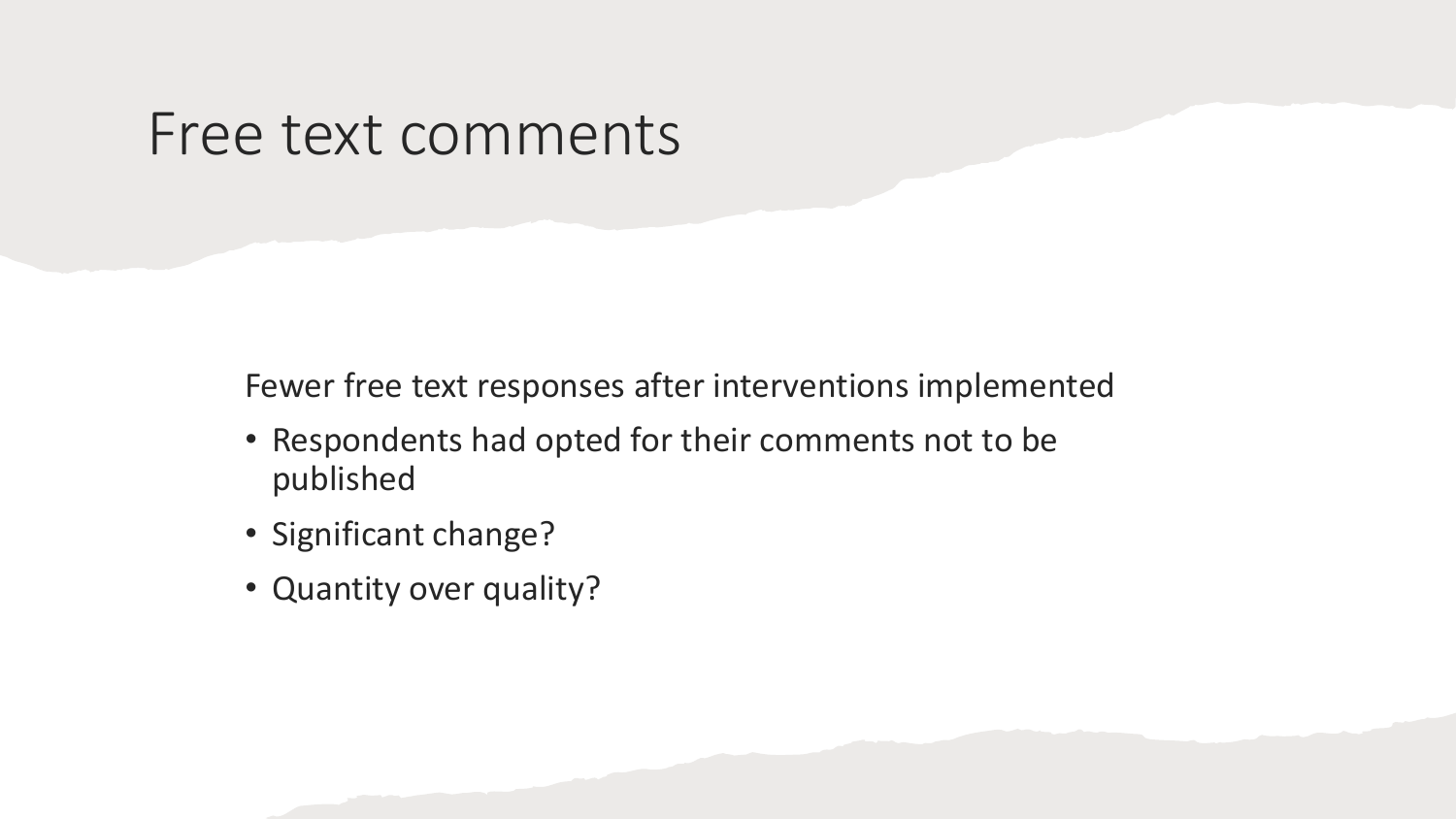